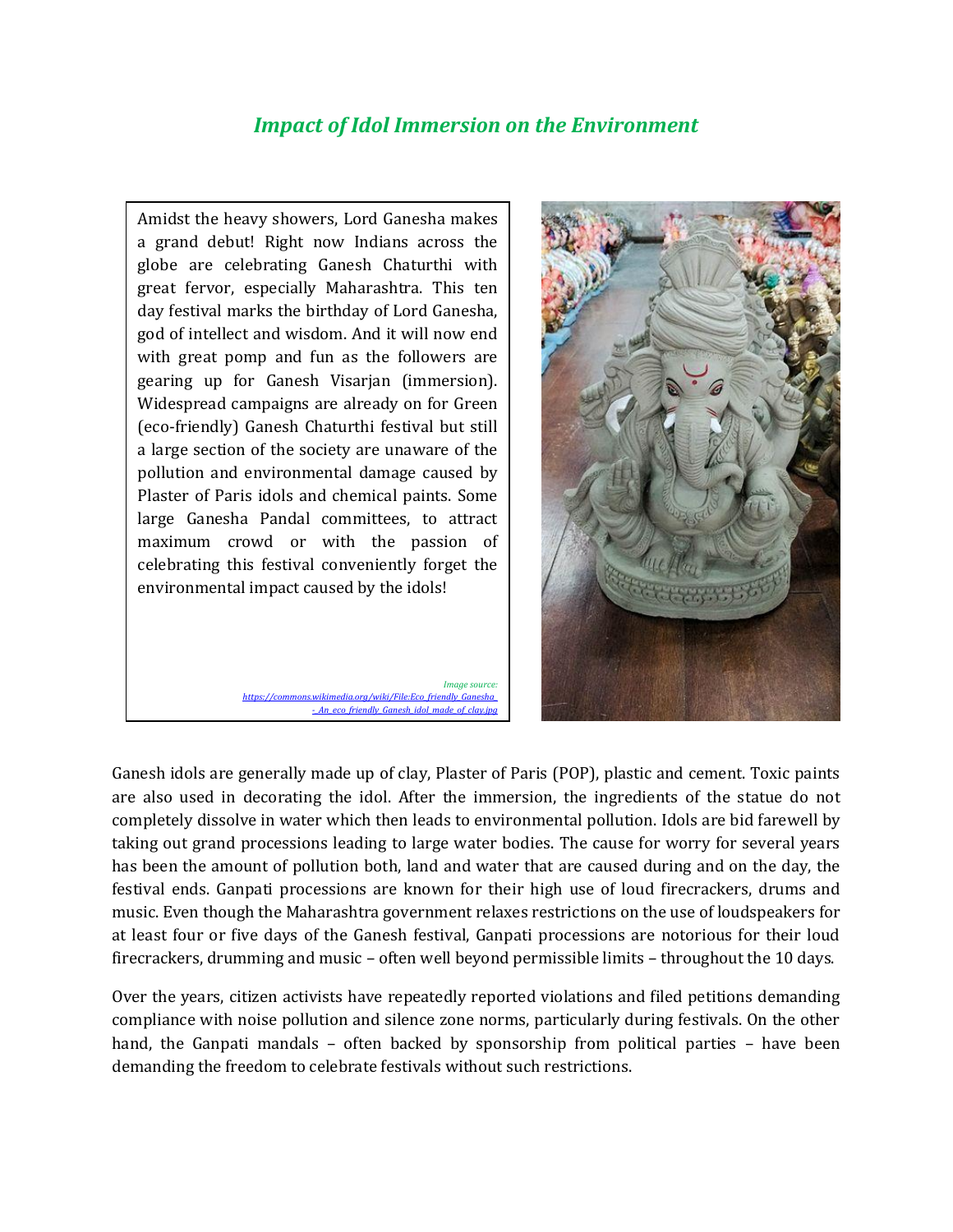A huge amount of waste is generated from the 10-day long festival. From flowers, fruits, incense sticks stuffed in polyethylene bags, idols made of Plaster of Paris that are toxic for under-water ecology, all go straight into local water bodies.

## **Pollution is created by:**

\* Plaster of Paris (POP) is not a naturally occurring material and contains gypsum, sulphur, phosphorus and magnesium. The idols take several months to dissolve in water and in the process poison the waters of lake, ponds, rives and seas.

\* The chemical paints used to decorate the Ganesh idol contain mercury, lead, cadmium and carbon and this increases the acidity and heavy metal content in the water.

\* Several accessories used during the Ganesh Puja like Thermocole, plastic flowers, cloth, incense, camphor and numerous other materials are dumped carelessly adding more strain to the already polluted rivers and lakes.

\* Careless dumping of Ganesh idols in water bodies blocks the natural flow of water. This results in stagnation and breeding of mosquitoes and other harmful pests.

### **Impact of such pollutants on environment:**

\* The polluted water causes several diseases including skin diseases.

- \* The pollution from idols also damages the ecosystem, kills fishes and water plants.
- \* In many areas, the same polluted water gets pumped into homes.

There are several eco-friendly ways that can be adopted to prevent reckless polluting of water bodies.

- 1. One could reuse the same idol every year and immerse a betel nut instead to symbolically complete the ritual.
- 2. Making idols out of naturally occurring materials like Clay or Sandalwood paste is always a better option, since the idols dissolve completely in water.
- 3. Decorating the idols with garlands, paint synthesized from plant pigments and turmeric.
- 4. Immersing the idols in small, closed tanks than water bodies helps contain the pollution.

#### **Alternatives/ Solutions:**

\* Use eco-friendly clay idols painted with natural colors.

\* Use permanent idols made of stone and perform a symbolic immersion and reuse the idol each year.

\* Avoid public water bodies to immerse the idols, instead immerse idol in bucket or tub.